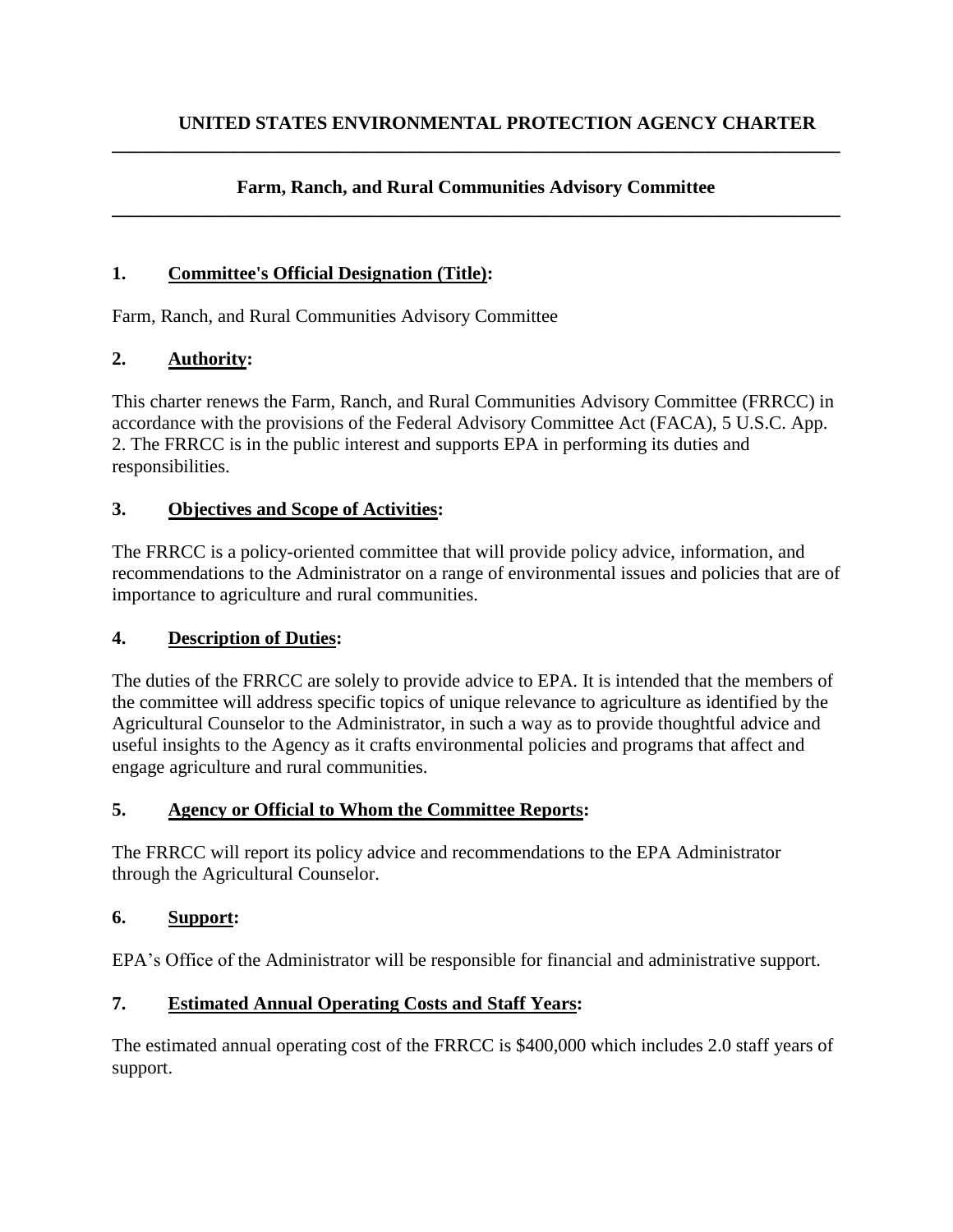# **8. Designated Federal Officer:**

A full-time or permanent part-time employee of EPA will be appointed as the DFO. The DFO or a designee will be present at all of the meetings of the advisory committee and subcommittees. Each meeting will be conducted in accordance with an agenda approved in advance by the DFO. The DFO is authorized to adjourn any meeting when he or she determines it is in the public interest to do so, and will chair meetings when directed to do so by the official to whom the committee reports.

# **9. Estimated Number and Frequency of Meetings:**

FRRCC expects to meet approximately two (2) times per calendar year. Meetings may occur approximately once every six (6) months or as needed and approved by the Designated Federal Officer (DFO). Meetings will generally be held in Washington, DC. EPA may pay travel and per diem expenses when determined necessary and appropriate.

As required by FACA, the FRRCC will hold open meetings unless the Administrator determines that a meeting or a portion of a meeting may be closed to the public in accordance with 5 U.S.C. 552b(c). Interested persons may attend meetings, appear before the committee as time permits, and file comments with the FRRCC.

# **10. Duration:**

Continuing.

# **11. Termination:**

This charter will be in effect for two years from the date it is filed with Congress. After this twoyear period, the charter may be renewed as authorized in accordance with Section 14 of FACA.

# **12. Membership and Designation:**

The FRRCC will be composed of approximately 20-30 members. Members will generally serve as Representative members of non-federal interests. If needed, members may be appointed to serve as Regular Government Employees (RGEs) or Special Government Employees (SGEs). Representative members are selected to represent the points of view held by specific organizations, associations, or classes of individuals. Individuals who are actively engaged in farming or ranching will be encouraged to apply. In selecting members, EPA will consider candidates from academia, industry (*e.g.*, farm groups and allied industries), non-governmental organizations, and state, local, and tribal governments.

# **13. Subcommittees:**

EPA, or the FRRCC with EPA's approval, may form subcommittees or workgroups for any purpose consistent with this charter. Such subcommittees or workgroups may not work independently of the chartered committee and must report their recommendations and advice to